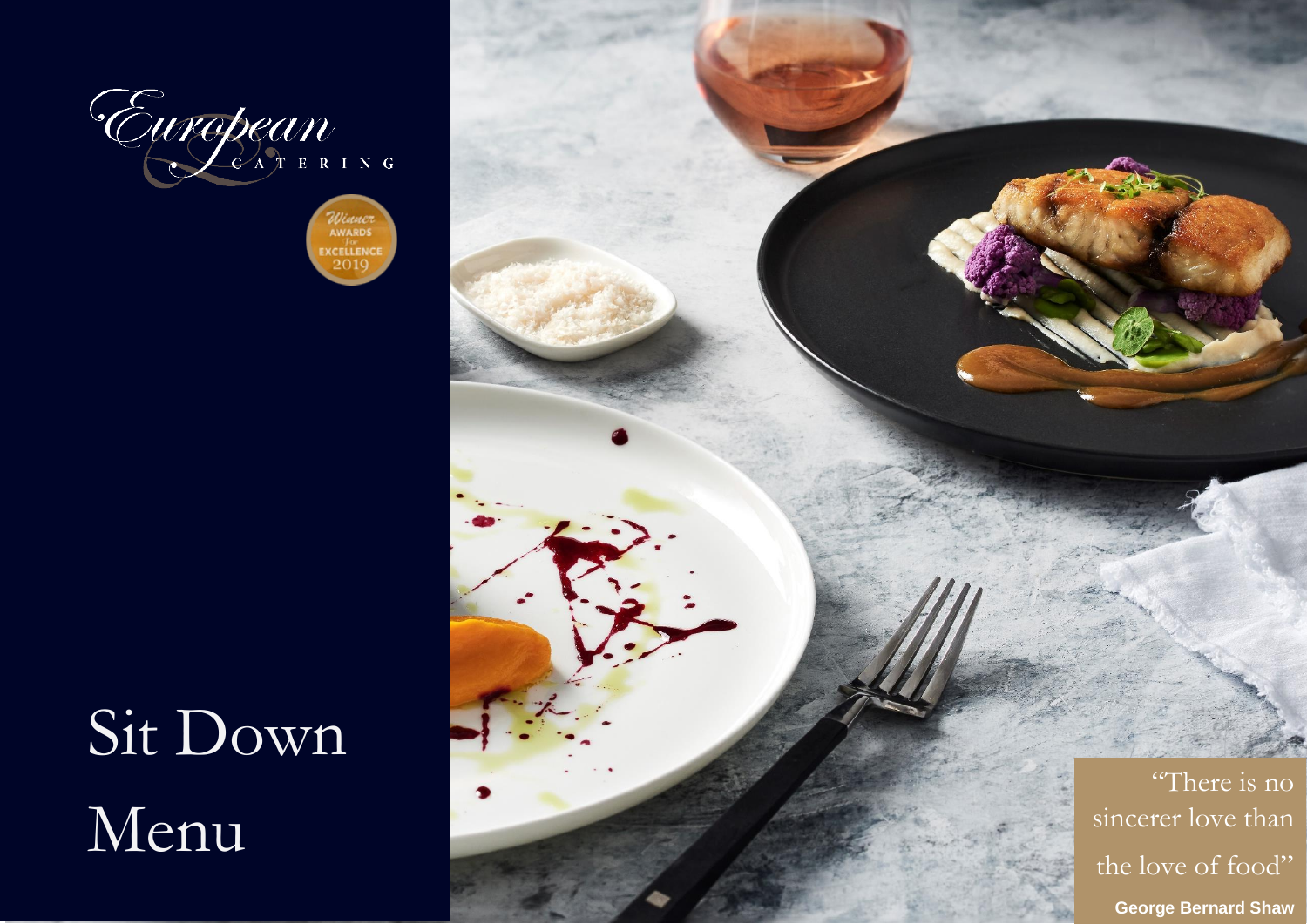# Sit Down Lunches & Dinners

2 courses from \$48.00 3 courses from \$58.00

# Entrée

#### **LAND:**

Duck breast, lavender, honey, fennel puree, roasted seasonal fruit GF Sous vide chicken, chorizo, cannellini beans, semi dried tomatoes GF Roasted spatchcock, white polenta, sautéed mushrooms GF Lamb shank tortellini, parsnip puree, truffle tomato salsa

#### **SEA:**

Grilled Yamba prawns, shallot oil, garlic yoghurt GF Pan seared barramundi, grilled broccolini, mussel saffron GF BBQ bonito, potato & leek puree, crispy saltbush GF Roasted salmon, celeriac puree, bacon, baby onions GF



#### **GARDEN:**

Pumpkin kibbeh, braised cavolo nero DF I VG Spinach, fetta, roasted capsicum gnocchi V Mixed mushroom tart, ricotta, greens v Caponata risotto GF IV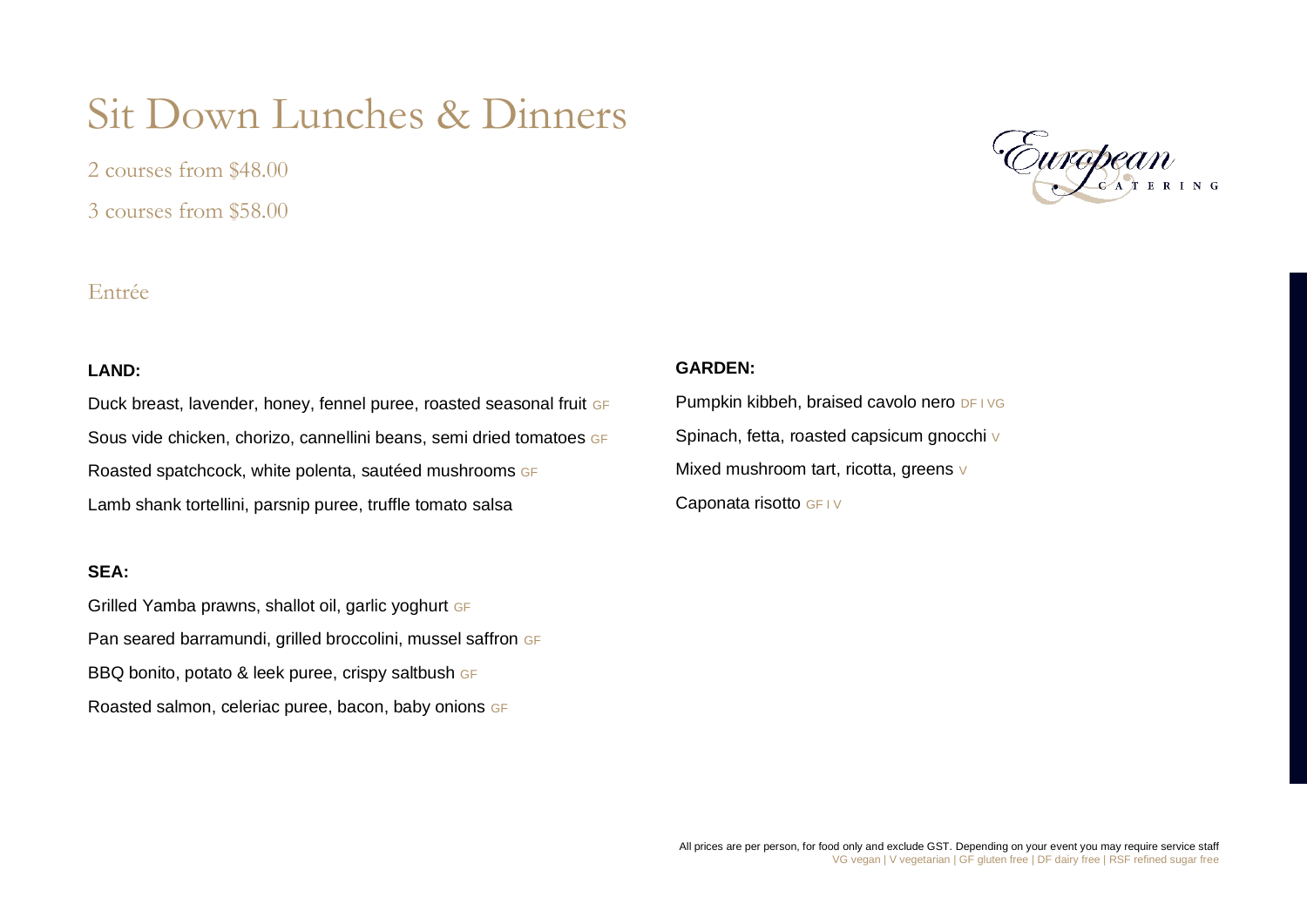## Main Course



#### **PADDOCK:**

Slow roast lamb shoulder, roasted pumpkin harissa garlic yoghurt, dukkah GF

Lamb loin, sweet & sour capsicum, grilled shallots, miso eggplant GF

Sous vide beef rump, Paris mash, black garlic, pine nut baby carrot GF

Pork belly & crackling, duck & shiitake broth, Asian greens DF I GF

#### **PEN:**

BBQ chicken crown, potatoes, olives, pancetta GF

La lonica chicken fillet steak, pumpkin puree, asparagus, truffle tomato jus GF

Half roasted spatchcock, sautéed zucchini, pea & pearl barley risotto

Confit duck leg, potatoes, speck, onions, roast duck sauce GF

#### **GARDEN:**

Tempura zucchini flowers, herb emulation, grilled corn DF I GF I VG Braised cabbage, fennel puree, samphire GF IV Baked eggplant, pickled winter vegetables, leek puree DF I GF I VG Silk pasta, hand pounded pesto, ricotta v

#### **SEA:**

Roasted barramundi, cauliflower puree, pickled yellow cauliflower, yuzu miso, edamame & almonds GF

Pan fried snapper, Jerusalem artichoke puree, roasted pumpkin, citrus vinaigrette GF

Pan seared Atlantic salmon, truffle oil mash, asparagus, roasted garlic & Jamon vinaigrette GF

Huon Valley ocean trout, ink bean puree, baby corn, umami tomato GF